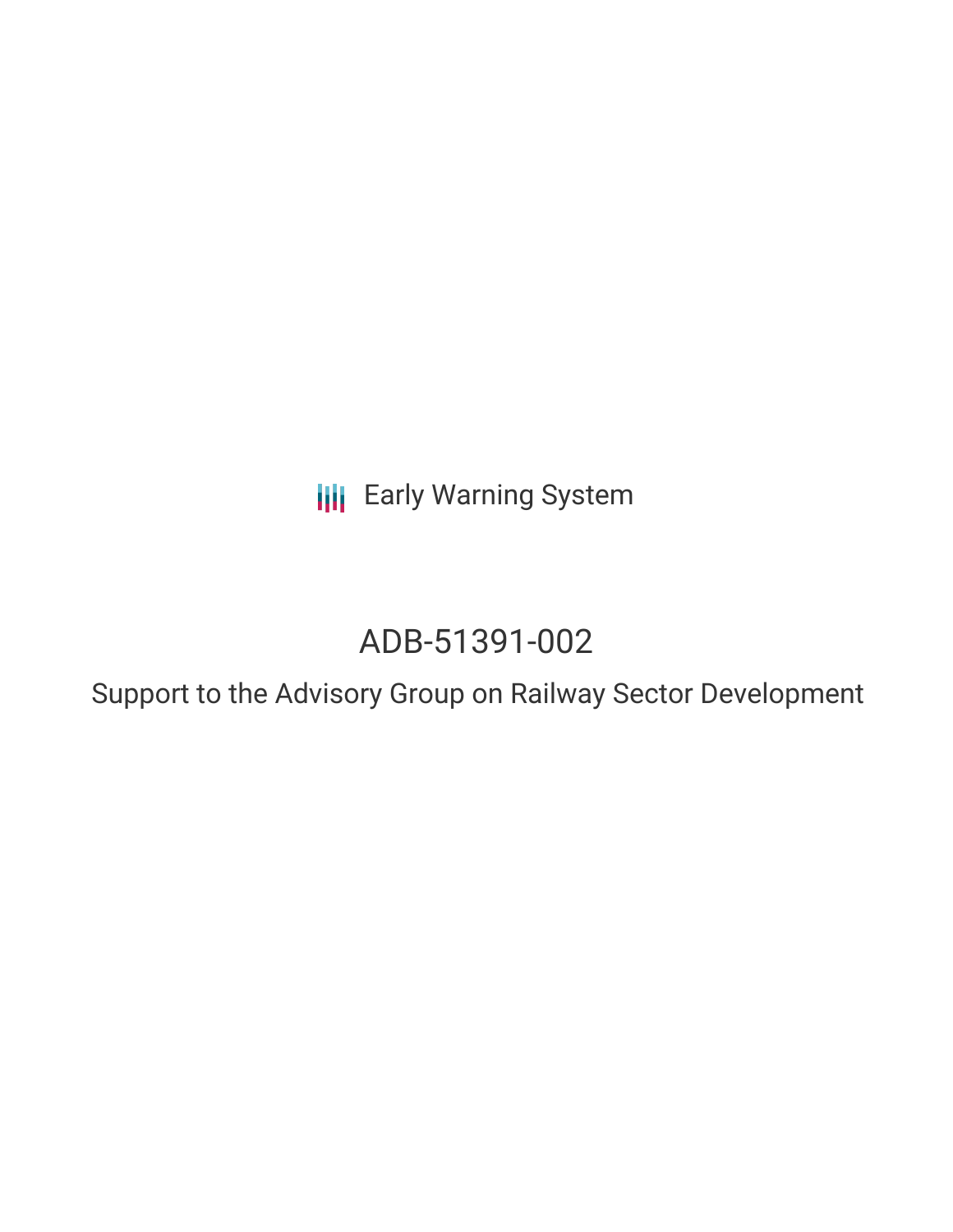

#### **Quick Facts**

| <b>Countries</b>               | Afghanistan                             |
|--------------------------------|-----------------------------------------|
| <b>Financial Institutions</b>  | Asian Development Bank (ADB)            |
| <b>Status</b>                  | Active                                  |
| <b>Bank Risk Rating</b>        |                                         |
| <b>Voting Date</b>             | 2018-10-26                              |
| <b>Borrower</b>                | Government of Afghanistan               |
| <b>Sectors</b>                 | <b>Technical Cooperation, Transport</b> |
| <b>Investment Type(s)</b>      | Advisory Services, Grant                |
| <b>Investment Amount (USD)</b> | $$0.23$ million                         |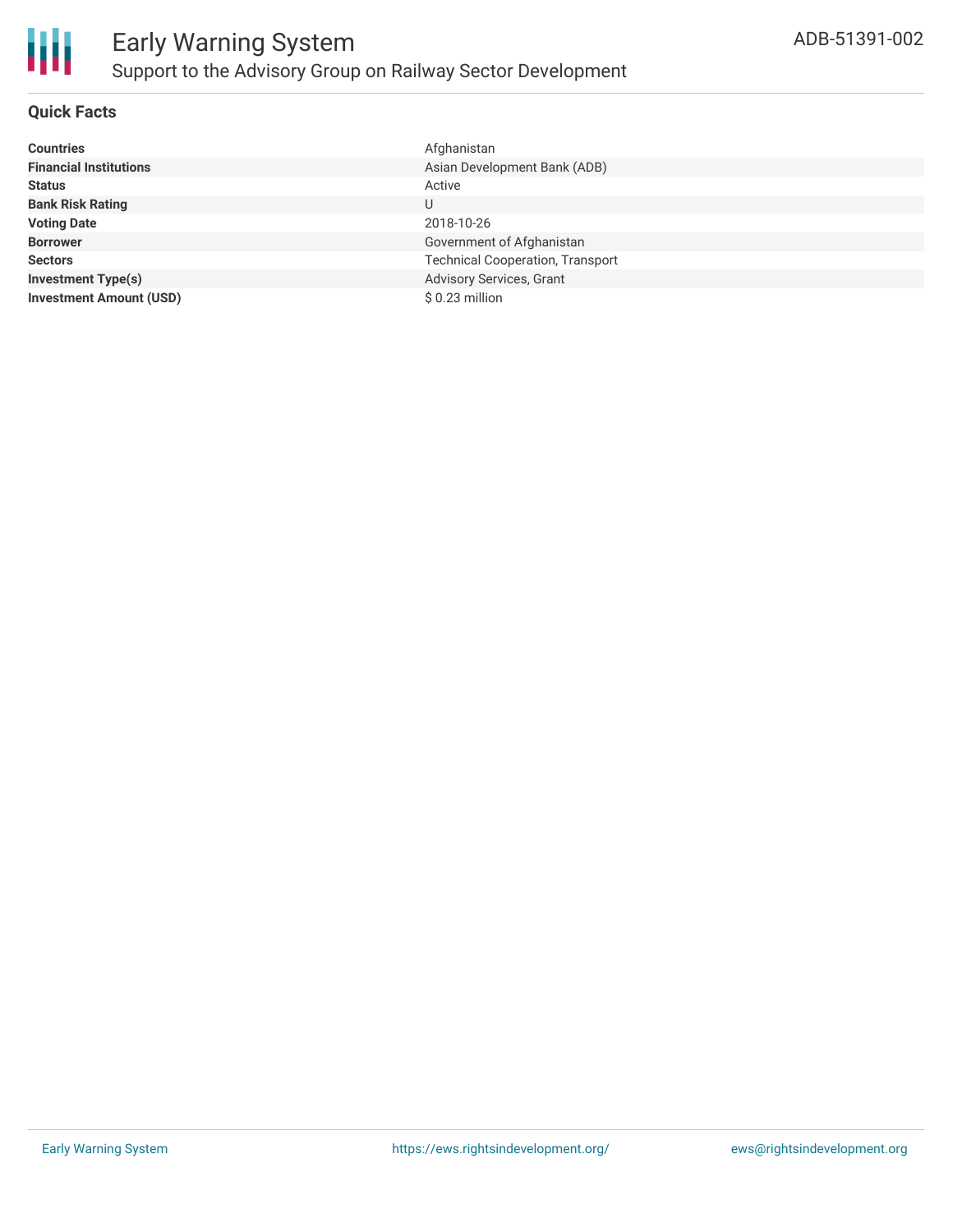

#### **Project Description**

According to the bank website, The TA will have the following outcome: Roadmap for development of Afghanistan's railway subsector updated. The SSTA will deliver three outputs:

Output 1: Meetings of the Advisory Group completed. The TA will support the conduct of at least 2 more meetings of the Advisory Group. Such meetings will help to ensure that donor coordination is upkept and a consistent approach is maintained toward the further development of the railway subsector in Afghanistan.

Output 2: Project concepts prepared and prioritized. The TA will help the government and ARA to elaborate on project concepts which are line with principles outlined in para 6. One approach which could bring early benefits to Afghanistan, would be to construct multimodal hubs at Herat and Mazar-i-Sharif, so that transit freight could start flowing through Afghanistan via the Ring Road, financed by ADB and other donors. Transit fees from such multimodal transport operation could be collected into a dedicated fund, and proceeds used for the incremental construction of the railway line. Alternatives may include commissioning certain (shorter) parts of the MHR line such as Herat-Torghundi or Mazar-I-Sharif to Aquina in advance of other parts of the line. The TA will assist in examining these options, and prioritize them according to economic feasibility.

Output 3: Institutional transition plan completed. ARA is currently at a crossroad in terms of its institutional development. To date, it has remained mainly a regulator of small branch lines into Afghanistan from Iran, Turkmenistan and Uzbekistan. As it prepares for the construction and subsequent operation and maintenance of larger stretches of railways, the institutional form and mandate of ARA also needs to evolve. Work has been conducted to date under the TNDIP Tranche 4 to elaborate on several options moving forward. Based on this work, the TA will prepare an institutional transition plan for ARA, to guide its future development in line with the future form of the network.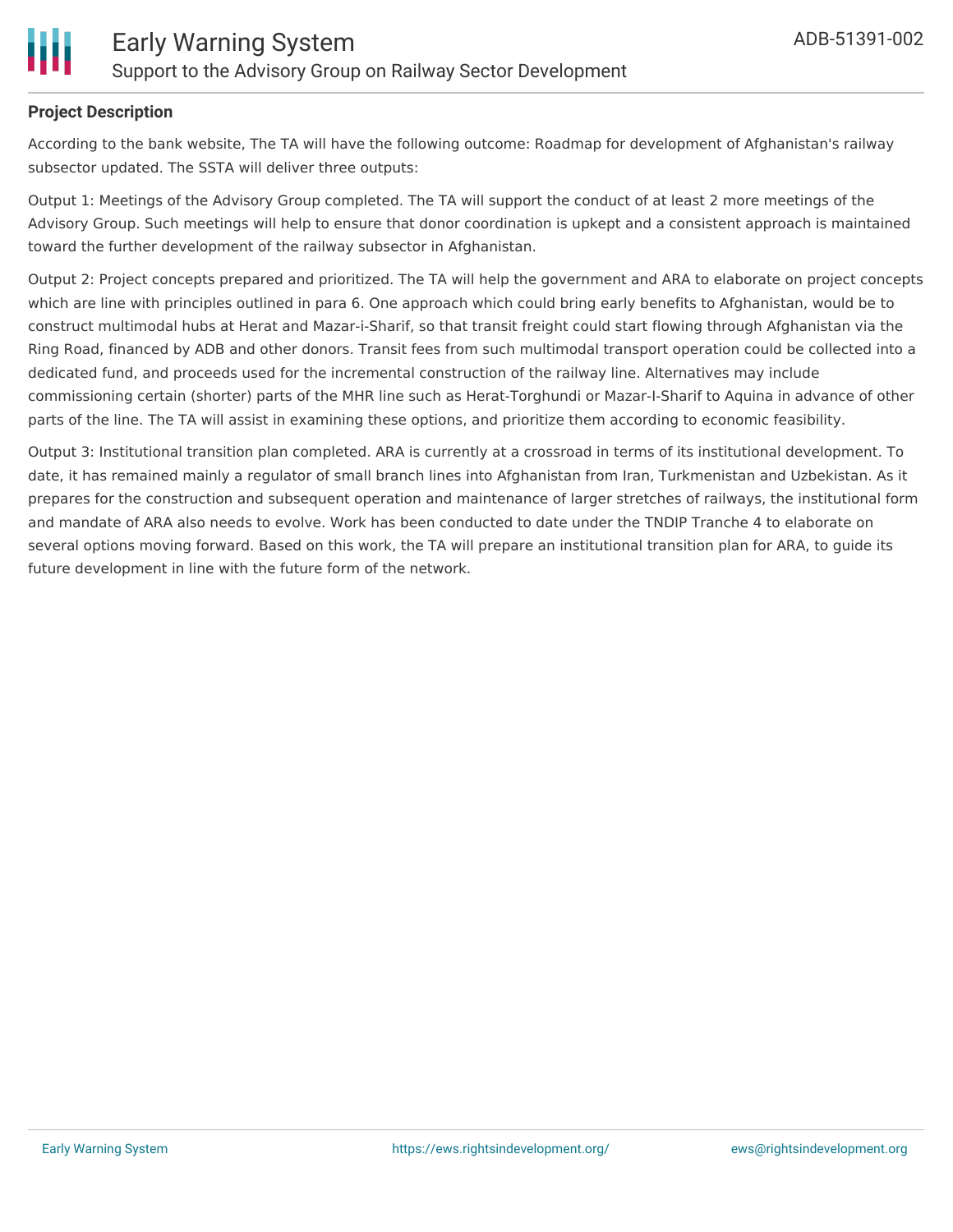

### Early Warning System Support to the Advisory Group on Railway Sector Development

#### **Investment Description**

Asian Development Bank (ADB)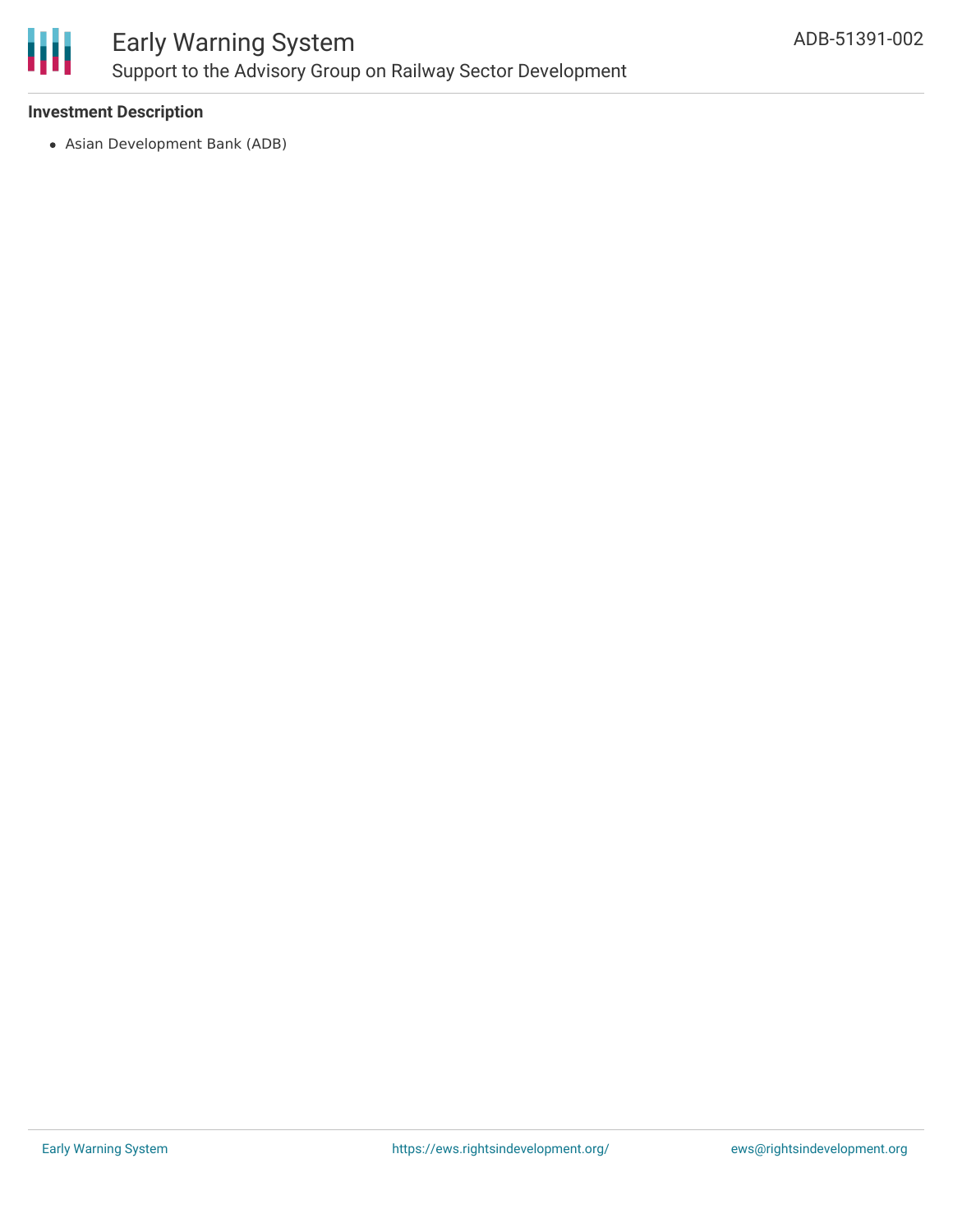

#### **Contact Information**

**Responsible ADB Officer** Sakamoto, Ko **Responsible ADB Department** Central and West Asia Department **Responsible ADB Division** Transport and Communications Division, CWRD **Executing Agencies** Afghanistan Railway Authority House #138 Street#6 Taimany Watt, Kabul, Afghanistan

#### **ACCOUNTABILITY MECHANISM OF ADB**

The Accountability Mechanism is an independent complaint mechanism and fact-finding body for people who believe they are likely to be, or have been, adversely affected by an Asian Development Bank-financed project. If you submit a complaint to the Accountability Mechanism, they may investigate to assess whether the Asian Development Bank is following its own policies and procedures for preventing harm to people or the environment. You can learn more about the Accountability Mechanism and how to file a complaint at: http://www.adb.org/site/accountability-mechanism/main